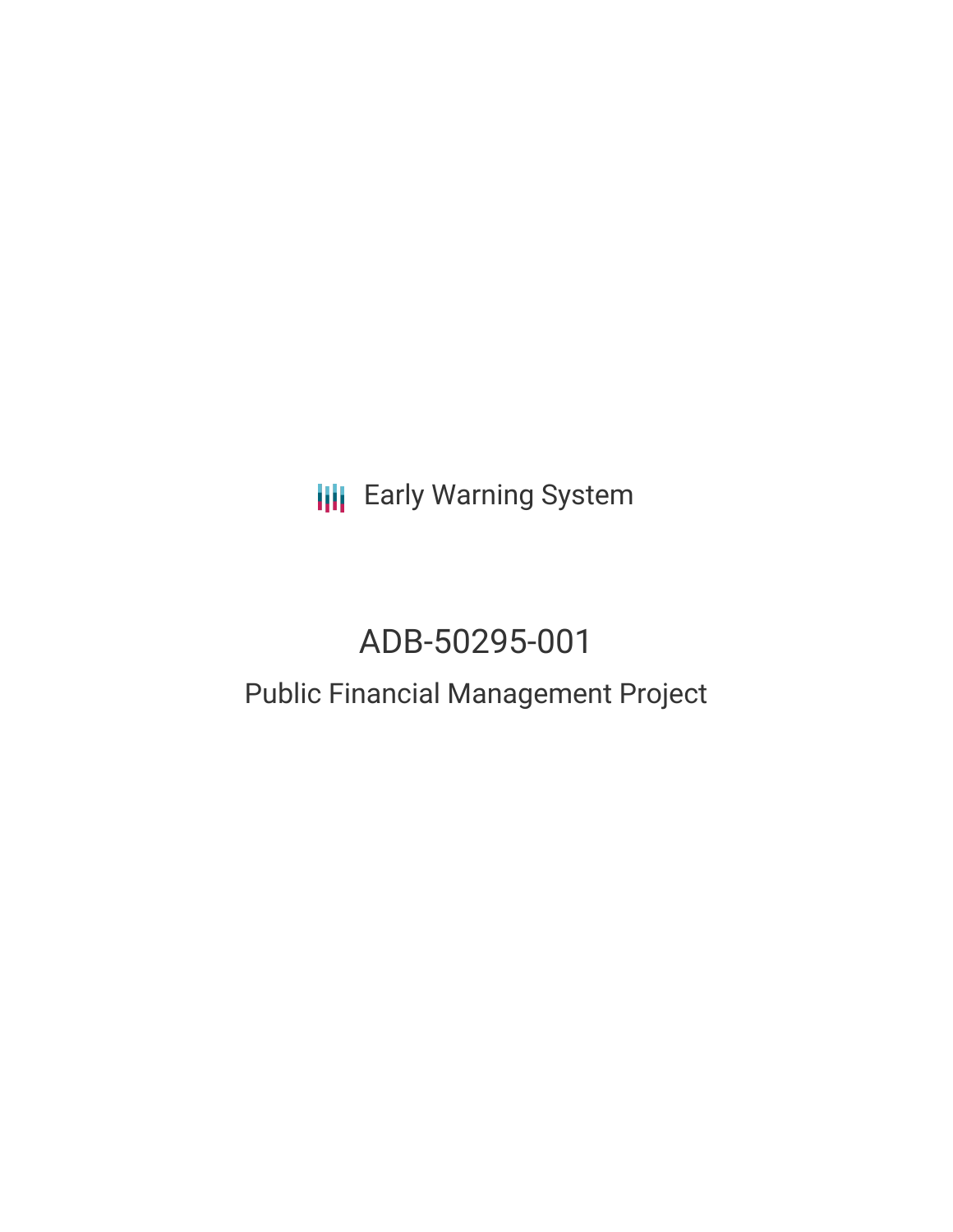

#### **Quick Facts**

| <b>Countries</b>               | Marshall Islands                   |
|--------------------------------|------------------------------------|
| <b>Financial Institutions</b>  | Asian Development Bank (ADB)       |
| <b>Status</b>                  | Approved                           |
| <b>Bank Risk Rating</b>        | C                                  |
| <b>Voting Date</b>             | 2017-10-13                         |
| <b>Borrower</b>                | Government of the Marshall Islands |
| <b>Sectors</b>                 | Law and Government                 |
| <b>Investment Type(s)</b>      | Grant                              |
| <b>Investment Amount (USD)</b> | \$2.00 million                     |
| <b>Grant Amount (USD)</b>      | \$2.00 million                     |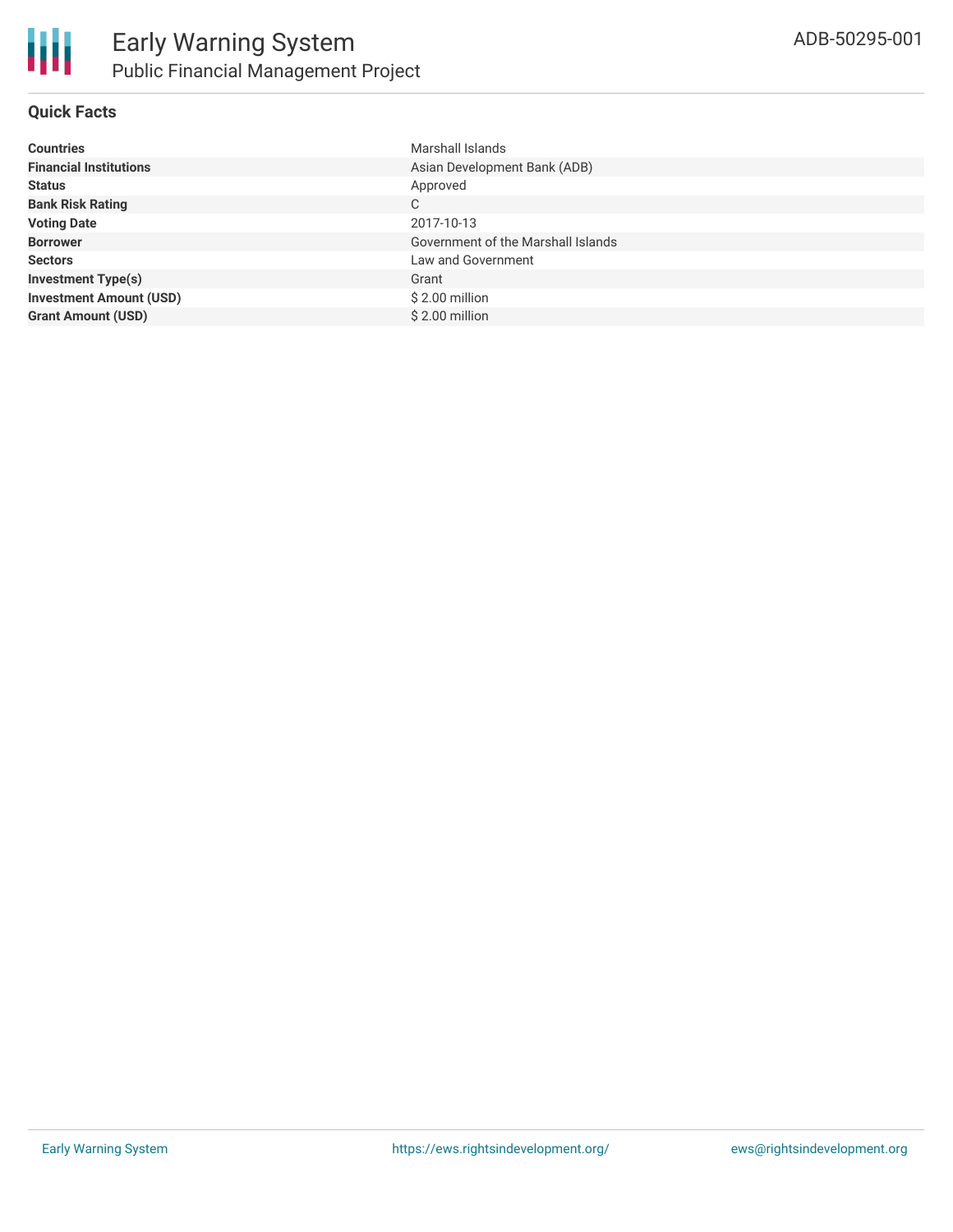

#### **Project Description**

The project will enhance the institutional capacity of the Ministry of Finance (MOF) to effectively implement PFM and stateowned enterprise (SOE) reforms.

#### PROJECT RATIONALE AND LINKAGE TO COUNTRY/REGIONAL STRATEGY

The project is consistent with ADB's Pacific Approach 2016-2020, which serves as the overall Country Partnership Strategy for the RMI, and supports (i) PFM improvements in order to achieve the outcome of greater resilience to external economic and financial shocks, and (ii) increased financial efficiency of SOEs in order to achieve the outcome of a more conducive environment for business.

#### CONSULTING SERVICES

The project is expected to mobilize 22 person-months of a senior individual international consultant as Advisor to the Ministry of Finance. Also, four individual consultants will be recruited: two senior national consultants for 33 person-months each and two international consultants for 22 person-months each. For state-owned enterprise reforms, the project is additionally expected to mobilize 6 person-months each of 2 individual international consultants.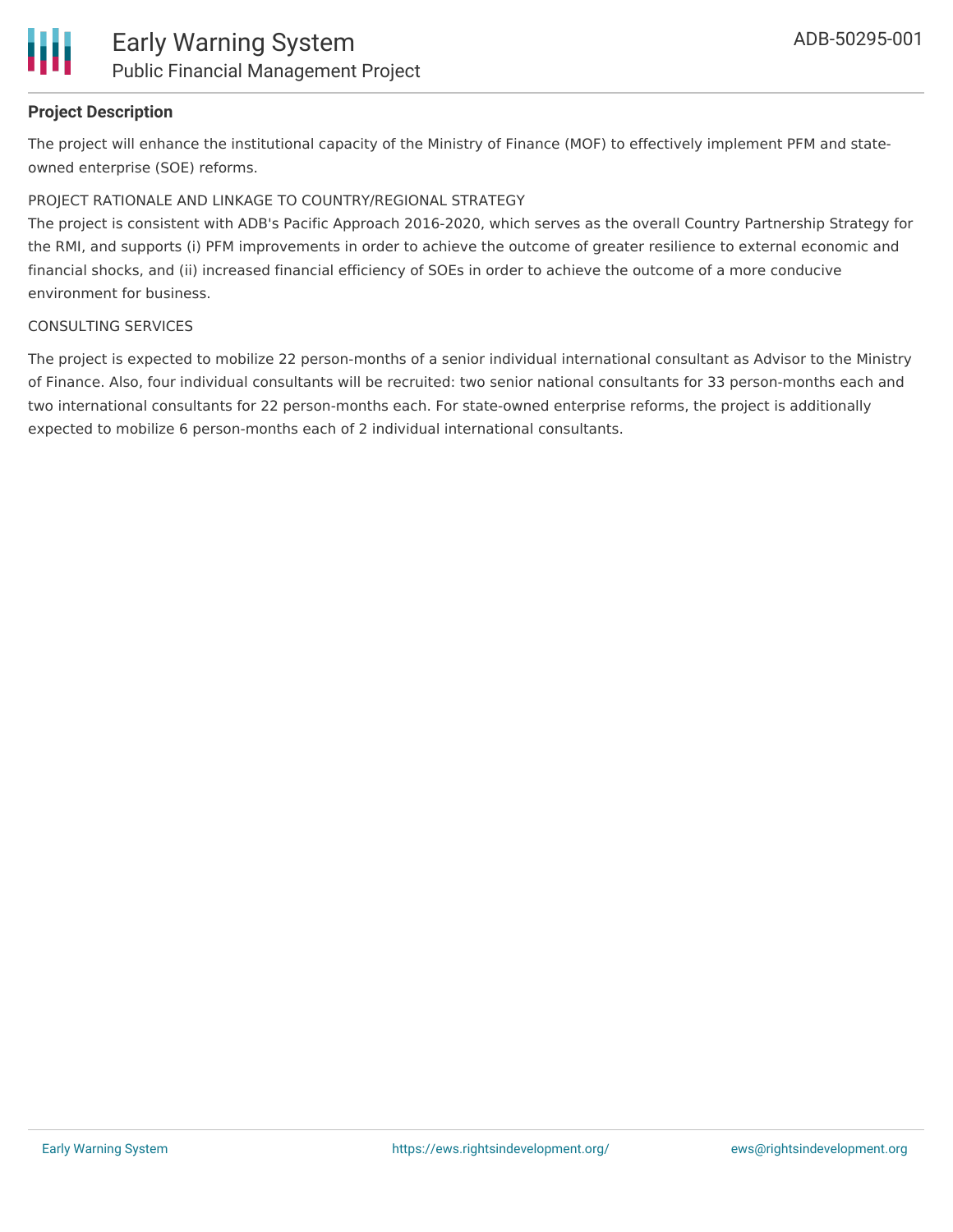

#### **Investment Description**

Asian Development Bank (ADB)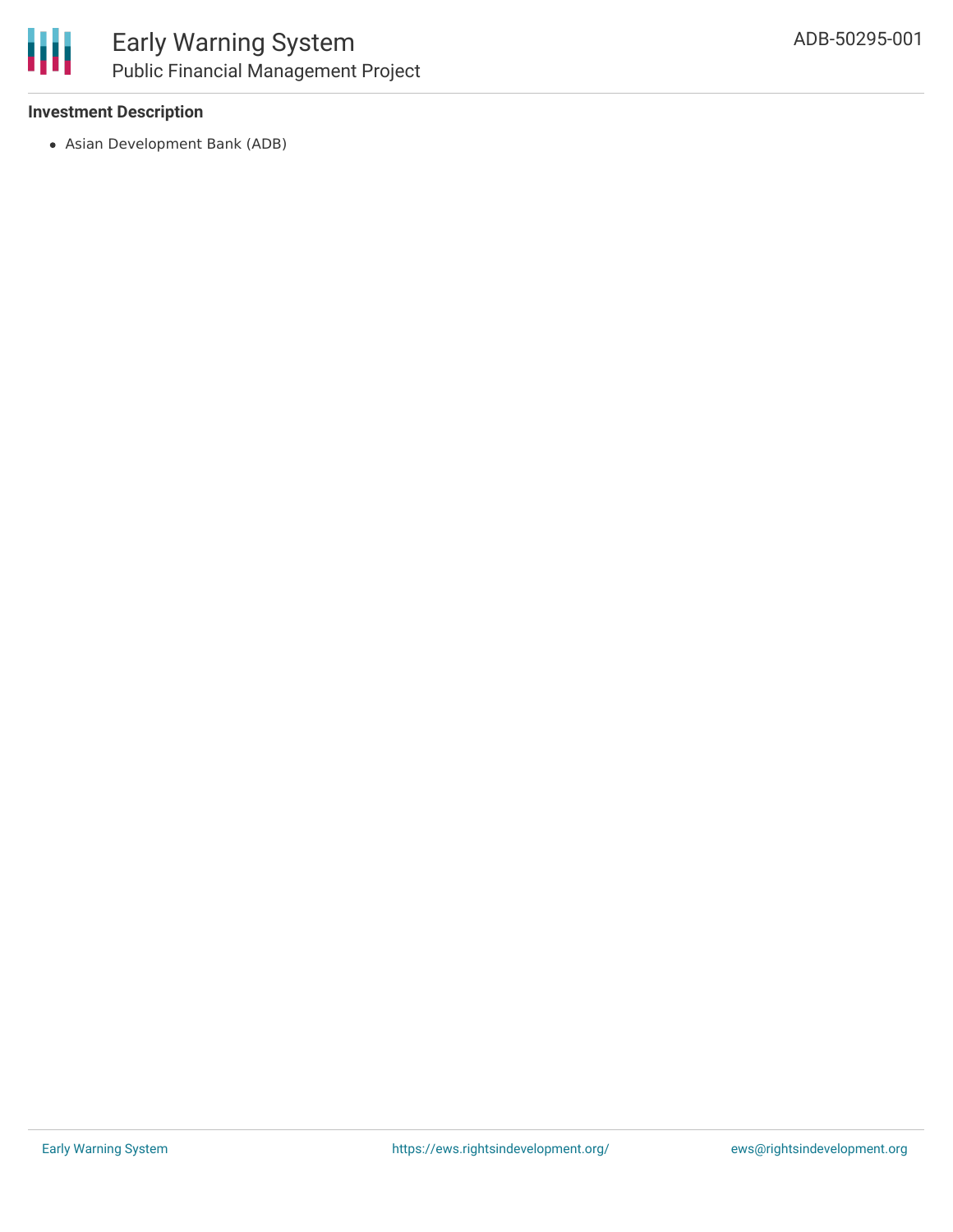

### **Contact Information**

Ministry of Finance P.O. Box D, Majuro MH 96960 Republic of the Marshall Islands

#### ACCOUNTABILITY MECHANISM OF ADB

The Accountability Mechanism is an independent complaint mechanism and fact-finding body for people who believe they are likely to be, or have been, adversely affected by an Asian Development Bank-financed project. If you submit a complaint to the Accountability Mechanism, they may investigate to assess whether the Asian Development Bank is following its own policies and procedures for preventing harm to people or the environment. You can learn more about the Accountability Mechanism and how to file a complaint at: http://www.adb.org/site/accountability-mechanism/main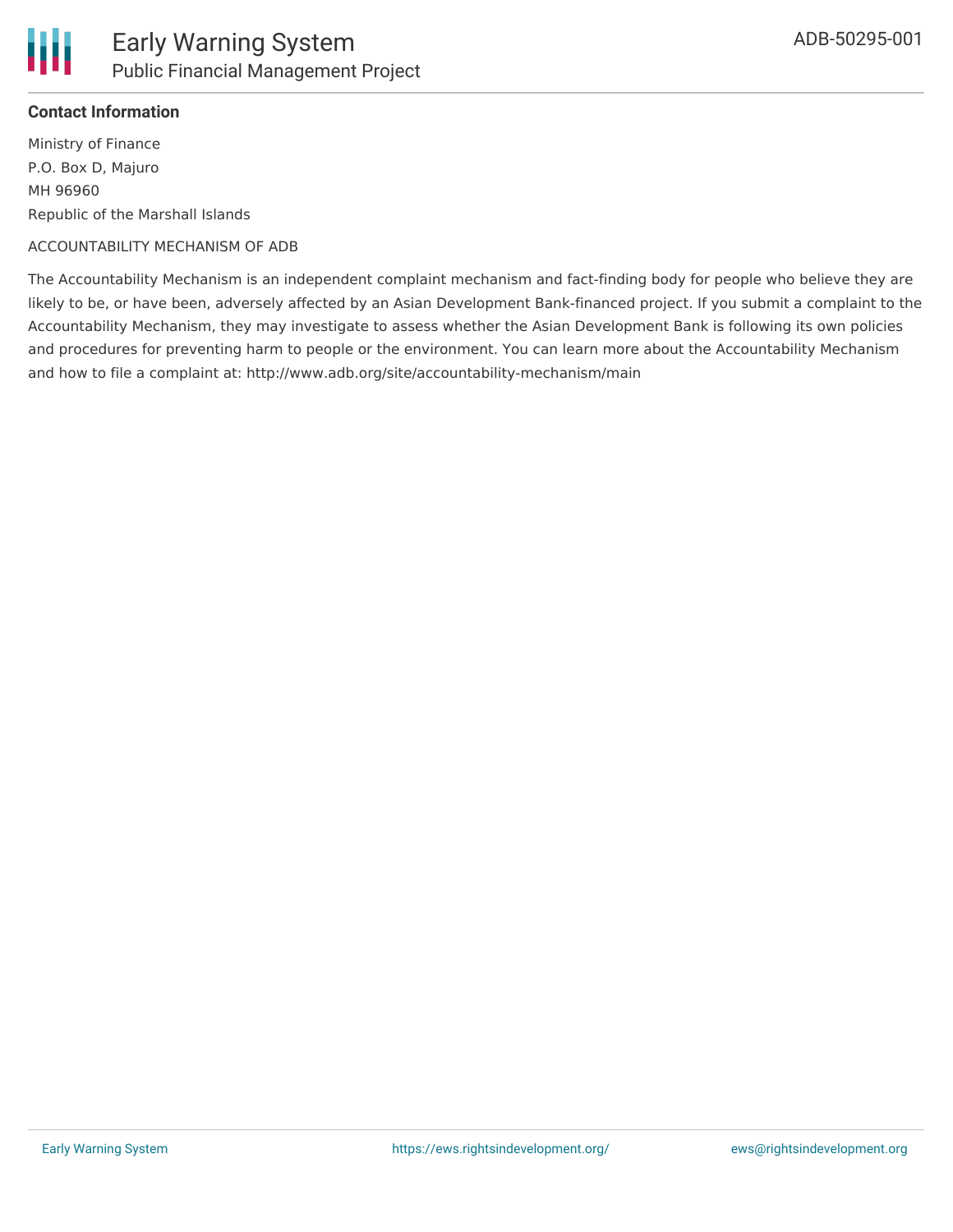

#### **Bank Documents**

- Project [Disclosure](https://ewsdata.rightsindevelopment.org/files/documents/01/ADB-50295-001.pdf) PDF [\[Original](https://www.adb.org/printpdf/projects/50295-001/main) Source]
- Public Financial [Management](https://ewsdata.rightsindevelopment.org/files/documents/01/ADB-50295-001_6H1RgzH.pdf) Project: Concept Paper [\[Original](https://www.adb.org/projects/documents/rmi-50295-001-cp) Source]
- Public Financial [Management](https://ewsdata.rightsindevelopment.org/files/documents/01/ADB-50295-001_6x9mncZ.pdf) Project: Initial Poverty and Social Analysis [\[Original](https://www.adb.org/projects/documents/rmi-50295-001-ipsa) Source]